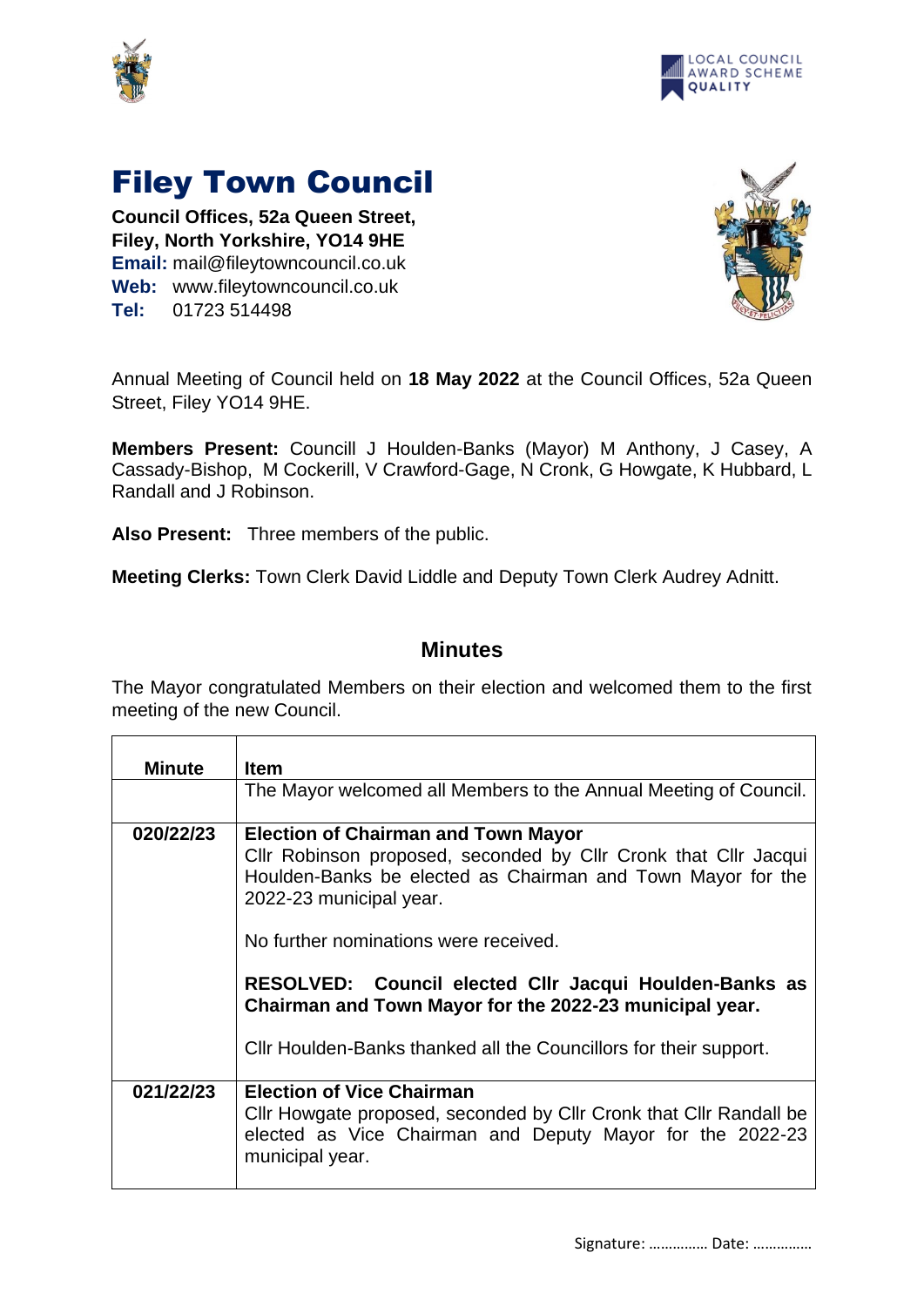



|             | There were no further nomination received.                                                                                   |
|-------------|------------------------------------------------------------------------------------------------------------------------------|
|             | <b>RESOLVED:</b> Council elected Cllr Linda Randall as Vice Chairman<br>and Deputy Town Mayor for the 202-23 municipal year. |
|             | Cllr Randall thanked her fellow Councillors for their support.                                                               |
| 022/22/23   | <b>Acceptance of Office</b><br>The Chairman and Vice Chairman signed their acceptance of office<br>forms.                    |
| 023/22/23   | <b>Apologies</b><br>The following apology was received:                                                                      |
|             | Cllr W Fenlon - holiday                                                                                                      |
|             | RESOLVED: Council resolved to note the apology and accept<br>the reason given for absence.                                   |
| 024/22/23   | <b>Declarations of interest</b><br>There were no declarations of interest made at this meeting.                              |
| 025/22/23   | <b>Council Committees and Working Party Minutes</b>                                                                          |
|             | These minutes will be reviewed at the next Full Council meeting.                                                             |
|             |                                                                                                                              |
|             | <b>Review of Delegation Arrangements and Committee</b><br><b>Appointments</b>                                                |
| 026/22/23   | <b>Delegated Arrangements</b>                                                                                                |
|             | A) Scheme of Delegation                                                                                                      |
|             | Cllr Randall proposed, seconded by Cllr Casey that Council accept<br>and adopt the Scheme of Delegation.                     |
| 026/22/23.1 | RESOLVED: Council resolved to accept and approve the<br><b>Scheme of Delegation.</b>                                         |
|             | <b>B) Committee and Working Party Terms of Reference</b>                                                                     |
|             | Members were asked to review the Terms of Reference for<br>committees and working parties of Council.                        |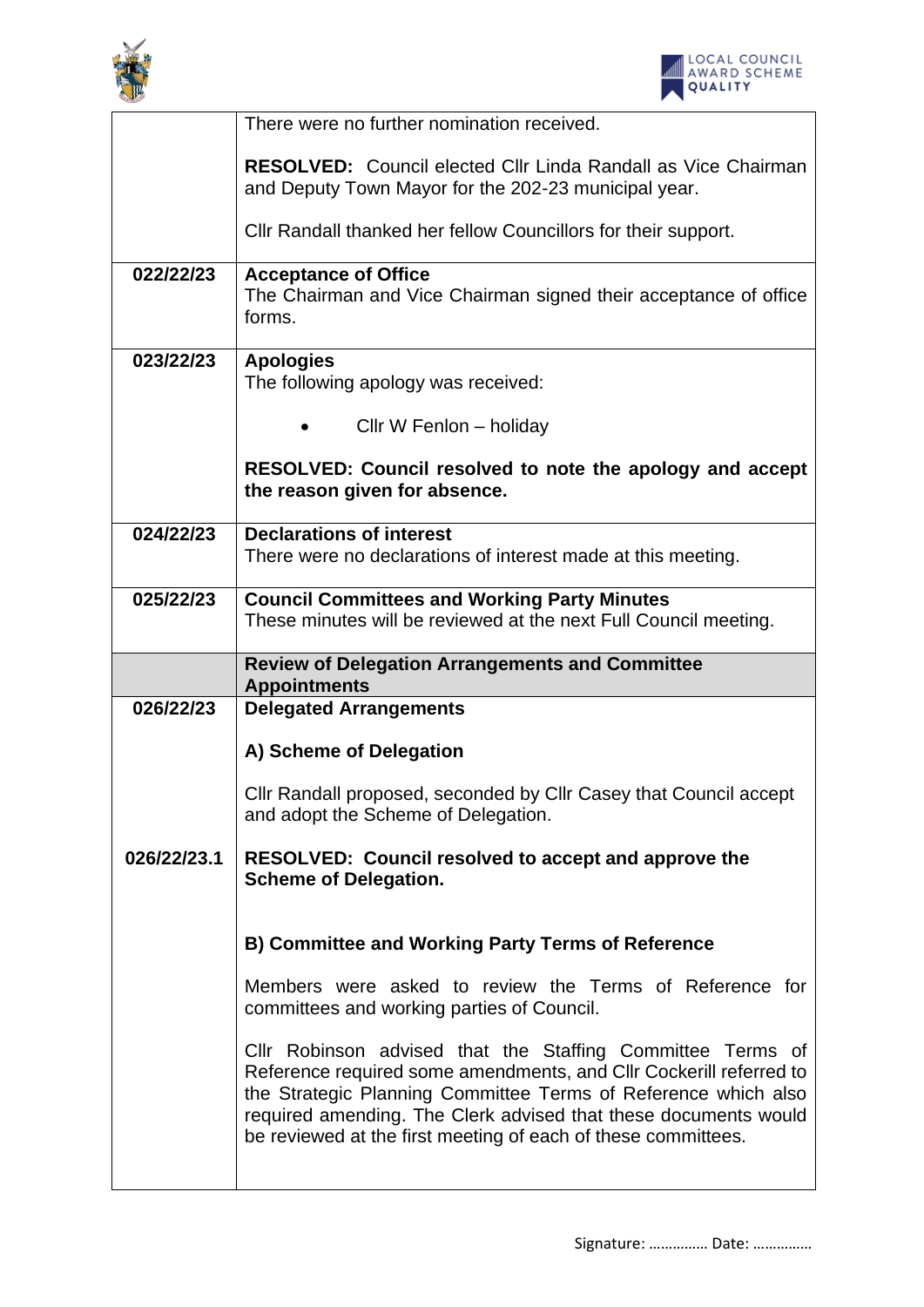



| 026/22/23.2 | RESOLVED: Council resolved to accept and approve the<br>Committee and Working Party Terms of Reference, subject to<br>the Terms of Reference for both Staffing & Strategic Planning<br>Committee being amended at their first committee meetings. |
|-------------|---------------------------------------------------------------------------------------------------------------------------------------------------------------------------------------------------------------------------------------------------|
| 027/22/23   | <b>Appointments and Representation</b>                                                                                                                                                                                                            |
|             | The Town Clerk advised that prior to going on holiday Cllr Fenlon had<br>asked if she could have a place on three of the Committees.                                                                                                              |
|             | Members discussed this request: and considered that it would set a<br>precedent if Members had the option to be appointed to committees<br>in their absence.                                                                                      |
|             | A vote was taken, and it was <b>AGREED</b> that Members cannot be<br>appointed to committees in their absence. Cllr Fenlon would have the<br>opportunity to join any of the Committees which had a vacancy on<br>her return from holiday.         |
|             | A. Committee and Working Party Appointments                                                                                                                                                                                                       |
|             | a. Events and Lighting Committee<br>Cllr Cockerill proposed, seconded by Cllr Randall that Councillors<br>Anthony, Cassidy-Bishop, Cockerill, Hubbard and Randall be<br>appointed to the Events and Lighting Committee.                           |
| 027/22/23.1 | <b>RESOLVED: Council resolved to appoint Councillors Anthony,</b><br>Cassidy-Bishop, Cockerill, Hubbard and Randall to the Events<br>and Lighting Committee for the 2022/23 municipal year.                                                       |
|             | b. Finance & General Purposes Committee<br>Cllr Cockerill proposed, seconded by Cllr Randall that Councillors<br>Casey, Cockerill, Cronk, Houlden-Banks, Howgate and Robinson be<br>appointed to the Finance & General Purposes Committee.        |
| 027/22/23.2 | RESOLVED: Council resolved to appoint Councillors Casey,<br>Cockerill, Cronk, Houlden-Banks, Howgate and Robinson be<br>appointed to the Finance & General Purposes Committee for the<br>2022/23 municipal year.                                  |
|             | c. Planning Committee<br>Cllr Cockerill proposed, seconded by Cllr Randall that Councillors<br>Cockerill, Cronk, Hubbard and Robinson be appointed to the<br><b>Planning Committee.</b>                                                           |
| 027/22/23.3 | <b>RESOLVED: Council resolved to appoint Councillors Cockerill,</b><br>Cronk, Hubbard and Robinson to the Planning Committee for the<br>2022/23 municipal year.                                                                                   |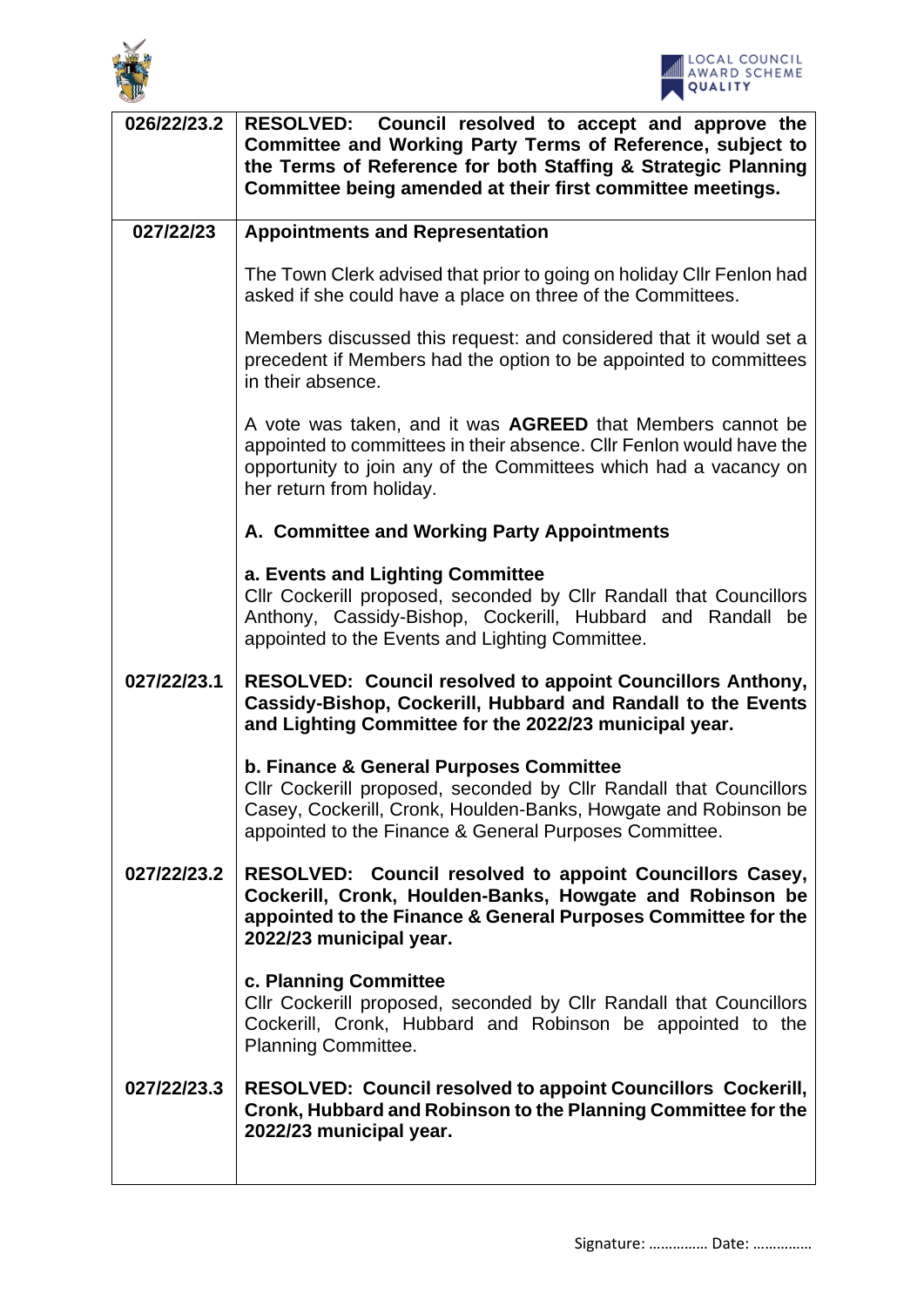



|             | d. Property Committee<br>Cllr Cockerill proposed, seconded by Cllr Randall that Councillors<br>Anthony, Cockerill, Crawford-Gage, Hubbard, Randall and Robinson<br>be appointed to the Property Committee.     |
|-------------|----------------------------------------------------------------------------------------------------------------------------------------------------------------------------------------------------------------|
| 027/22/23.4 | <b>RESOLVED: Council resolved to appoint Councillors Anthony,</b><br>Cockerill, Crawford-Gage, Hubbard, Randall and Robinson be<br>appointed to the Property Committee for the 2022/23 municipal<br>year.      |
|             | e. Staffing Committee<br>Cllr Cockerill proposed, seconded by Cllr Randall that Councillors<br>Crawford-Gage, Cronk, Houlden-Banks, Howgate, Randall and<br>Robinson be appointed to the Staffing Committee.   |
| 027/22/23.5 | <b>RESOLVED: Council resolved to appoint Councillors Crawford-</b><br>Gage, Cronk, Houlden-Banks, Howgate, Randall and Robinson<br>be appointed to the Staffing Committee for the 2022/23<br>municipal year.   |
|             | f. Town Map and Guide Committee<br>Cllr Cockerill proposed, seconded by Cllr Randall that Councillors<br>Anthony, Casey, Cassady Bishop and Crawford-Gage be appointed<br>to the Town Map and Guide Committee. |
| 027/22/23.6 | <b>RESOLVED: Council resolved to appoint Councillors Anthony,</b><br>Casey, Cassady-Bishop and Crawford-Gage be appointed to the<br>Town Map and Guide Committee for the 2022/23 municipal year.               |
|             | g. Strategic Planning                                                                                                                                                                                          |
|             | It was AGREED to defer the membership of this committee until the<br>July meeting of Council.                                                                                                                  |
|             | h. Emergency Planning Working Party<br>Cllr Cockerill proposed, seconded by Cllr Randall Councillors<br>Anthony and Randall be appointed to the Emergency Planning<br><b>Working Party.</b>                    |
| 027/22/23.7 | <b>RESOLVED: Council resolved to appoint Councillors Anthony</b><br>and Randall to the Emergency Planning Working Party for the<br>2022/23 municipal year.                                                     |
|             | <b>B. External Bodies Representation</b>                                                                                                                                                                       |
|             | Cllr Robinson proposed, seconded by Cllr Randall that the members<br>representation on external bodies for the 2022/23 municipal year be<br>as follows:                                                        |
|             |                                                                                                                                                                                                                |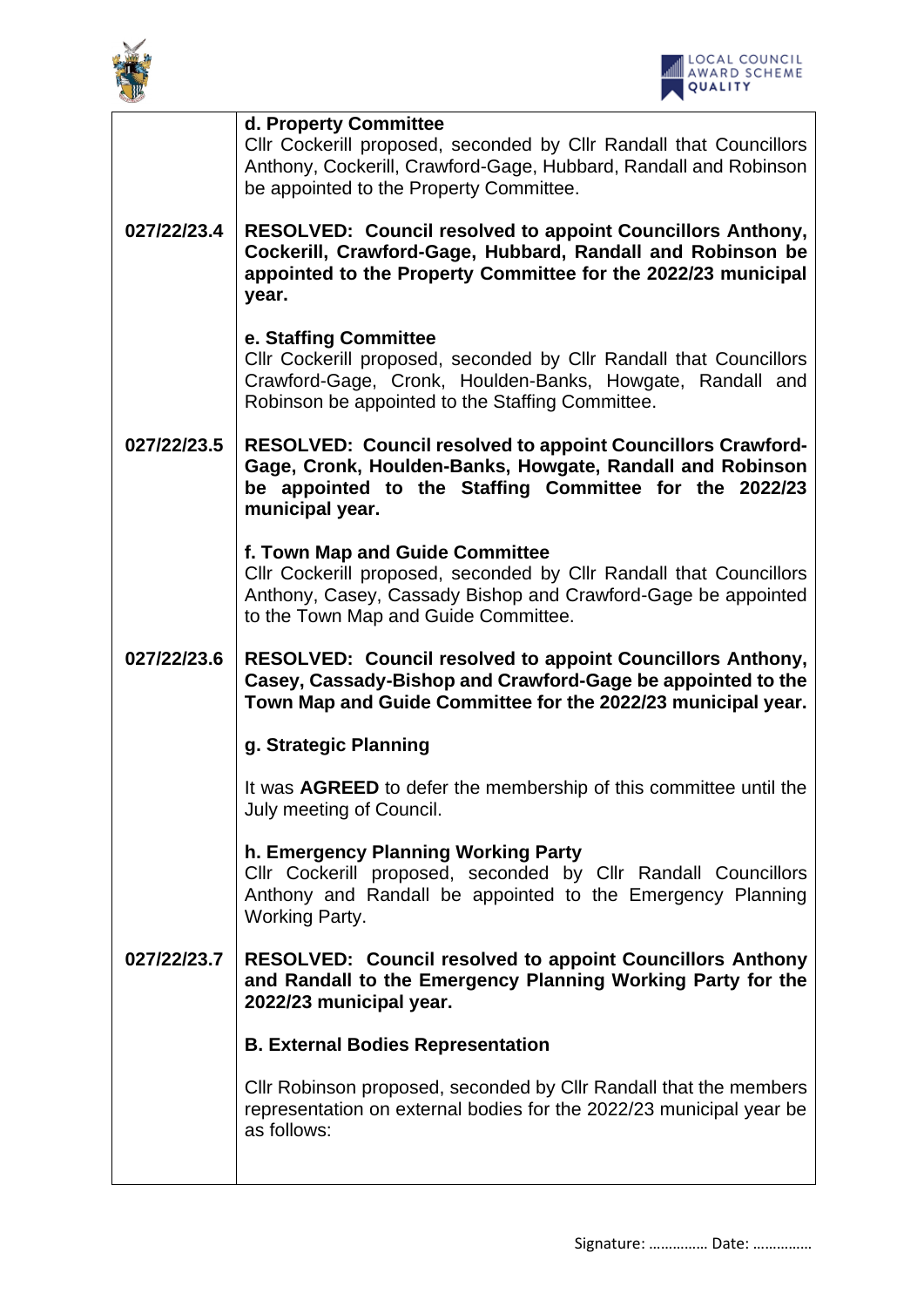



|             | <b>OUTSIDE BODY</b>                       | <b>MEMBERSHIP 2022/23</b>                                                                                                                                                                             |
|-------------|-------------------------------------------|-------------------------------------------------------------------------------------------------------------------------------------------------------------------------------------------------------|
|             | <b>Allotment &amp; Garden Association</b> | <b>Cllr Marilyn Anthony</b>                                                                                                                                                                           |
|             |                                           | <b>Cllr Karen Hubbard</b>                                                                                                                                                                             |
|             |                                           |                                                                                                                                                                                                       |
|             | <b>Bowling Club</b>                       | <b>Cllr John Casey</b>                                                                                                                                                                                |
|             |                                           |                                                                                                                                                                                                       |
|             | <b>Community Alcohol Partnership</b>      | <b>Cllr Marilyn Anthony</b><br><b>Cllr Alan Cassady-Bishop</b>                                                                                                                                        |
|             |                                           |                                                                                                                                                                                                       |
|             | Community & Police<br>(Cap)<br>Group      | <b>Cllr Linda Randall</b>                                                                                                                                                                             |
|             | <b>Elderly Persons Club</b>               | <b>Cllr Linda Randall</b>                                                                                                                                                                             |
|             |                                           | <b>Cllr Janine Robinson</b>                                                                                                                                                                           |
|             |                                           |                                                                                                                                                                                                       |
|             | Filey in Bloom                            | Cllr Jacqui Houlden-Banks                                                                                                                                                                             |
|             | <b>Filey Community Sports Club</b>        | <b>Cllr Marilyn Anthony</b>                                                                                                                                                                           |
|             | Filey (Coble Landing)<br>User<br>Group    | Awaiting information on number<br>of representatives                                                                                                                                                  |
|             | <b>Filey Fisherman's Charity</b>          | Cllr Jacqui Houlden-Banks<br><b>Cllr Janine Robinson</b>                                                                                                                                              |
|             |                                           |                                                                                                                                                                                                       |
|             | <b>Filey Tourism Association</b>          | <b>Cllr Karen Hubbard</b>                                                                                                                                                                             |
|             |                                           | Cllr Jacqui Houlden-Banks                                                                                                                                                                             |
|             | <b>YLCA</b>                               | <b>Cllr Jacqui Houlden-Banks</b>                                                                                                                                                                      |
|             | <b>Filey Museum</b>                       | <b>Cllr Vicky Crawford-Gage</b>                                                                                                                                                                       |
|             |                                           | <b>Cllr Janine Robinson</b>                                                                                                                                                                           |
|             | Pub Watch                                 | Cllr John Casey                                                                                                                                                                                       |
|             |                                           | <b>Cllr Gary Howgate</b>                                                                                                                                                                              |
|             | <b>Bonhomme Richard Group</b>             | <b>Cllr Marilyn Anthony</b>                                                                                                                                                                           |
|             | meetings again.                           | The Clerk was asked to enquire if the number of representatives on<br>the Coble Landing User Group could be increased to two and also<br>enquire when the Community and Police Group would be holding |
| 027/22/23.9 |                                           | <b>RESOLVED: Council resolved that member representation for</b><br>the 2022/23 municipal year would be as described above and<br>that where necessary the Town Clerk would inform the external       |

**bodies in question.**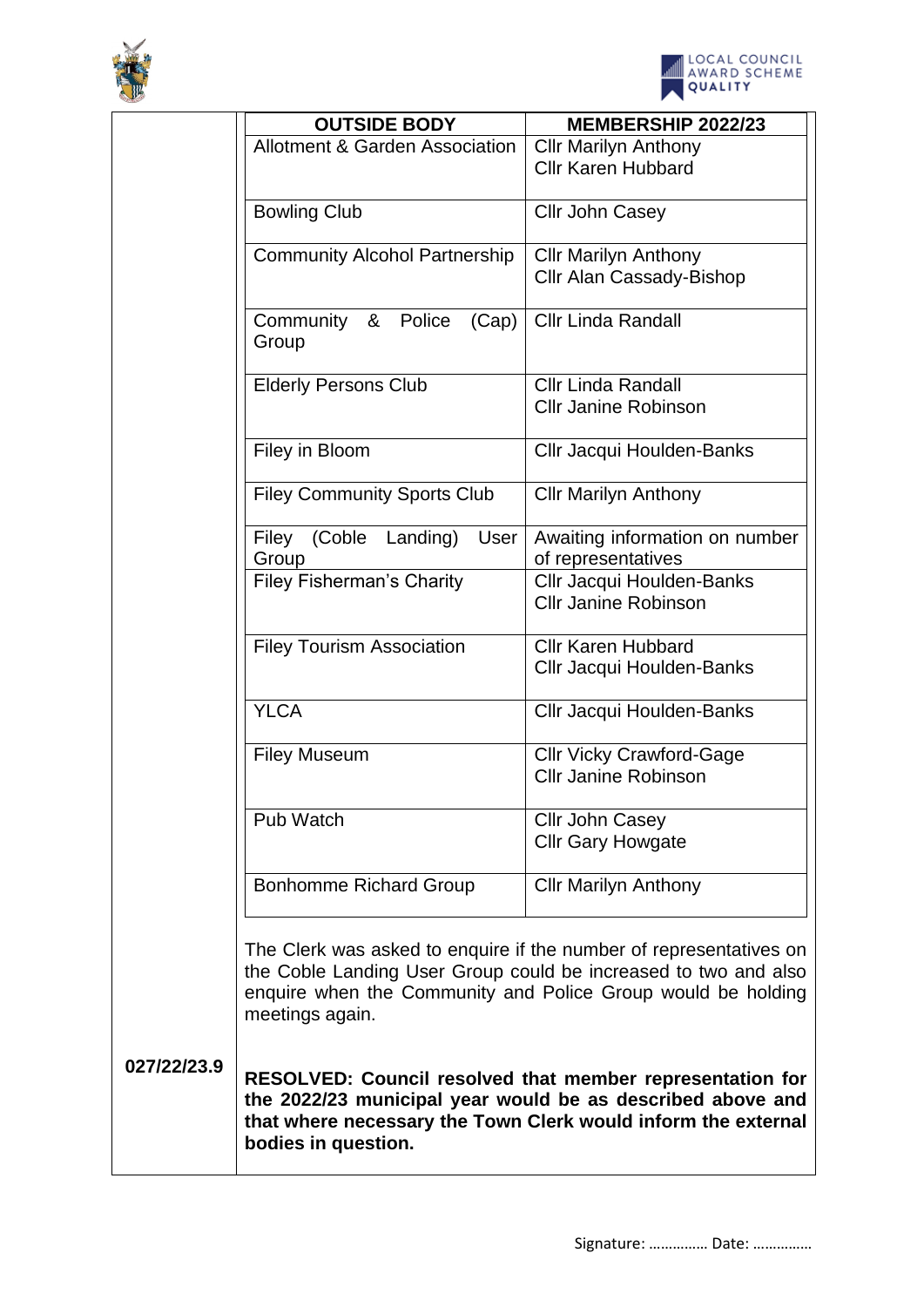



|             | <b>Review of Agreements and Subscriptions</b>                                                                                                                                                         |
|-------------|-------------------------------------------------------------------------------------------------------------------------------------------------------------------------------------------------------|
| 028/22/23   | <b>Review of Arrangements, Charters, Agency Agreements</b><br>Cllr Howgate proposed, seconded by Cllr Cronk that Council note the<br>following:                                                       |
|             | Council to review arrangements, including any charters and agency<br>agreements, with other local authorities and review of contributions<br>made to expenditure incurred by other local authorities. |
|             | Council to note that it currently contributes nothing towards the<br>expenditure incurred by other authorities.                                                                                       |
|             | Council also to note that a Memorandum of Understanding in relation<br>to Country park is in place with Scarborough Borough Council (SBC),<br>which places no legal obligation on either party.       |
|             | Council to further note that it has several agency agreements in place<br>as follows:                                                                                                                 |
|             | • SBC Model Agreement - Lawns Cemetery<br>• SBC Model Agreement – Public and Commemorative Seating                                                                                                    |
|             | Council also has an arrangement in place with North Yorkshire<br>County Council relating to weed spraying, with the work being<br>conducted by SBC.                                                   |
| 028/22/23.1 | <b>RESOLVED: Council resolved to note and accept the contents</b><br>of the review.                                                                                                                   |
| 029/22/23   | <b>Review of Subscriptions</b><br>Council were asked to note the three subscriptions currently in place<br>as follows:                                                                                |
|             | Council membership of the Yorkshire Local Council<br>Association.<br>Town Clerk membership of the Society of Local Council<br>Clerks.<br>Institute of Cemetery and Crematorium Management (ICCM)      |
|             | <b>Review of Policy and Key Documentation</b>                                                                                                                                                         |
| 030/22/23   | <b>Land and Assets</b><br>Cllr Howgate proposed, seconded by Cllr Cronk that the inventory of<br>land and assets, including buildings and office equipment be duly<br>noted.                          |
| 030/22/23.1 | RESOLVED: Council resolved to note and approve the Assets.                                                                                                                                            |
| 031/22/23   | <b>Insurance Cover</b>                                                                                                                                                                                |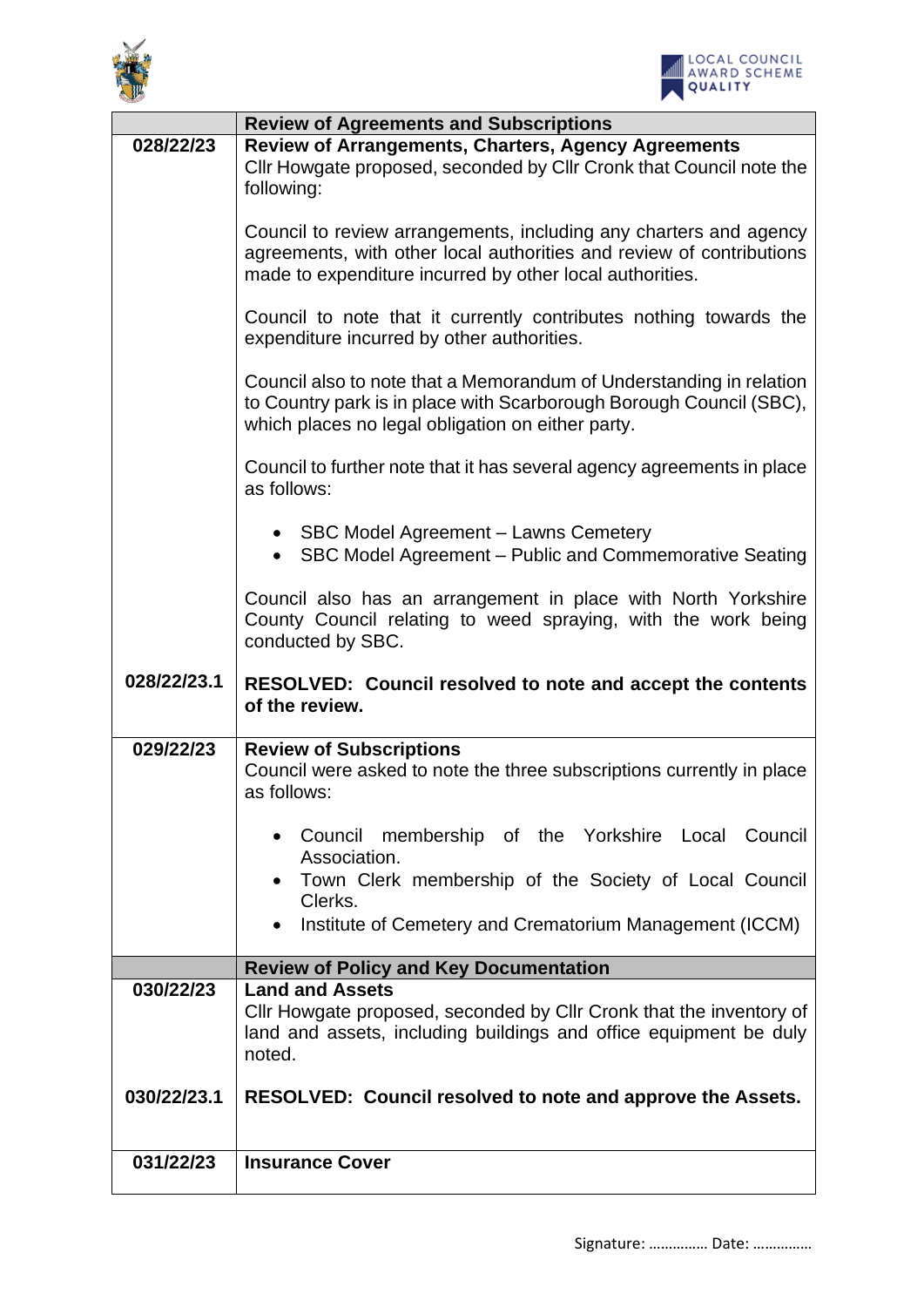



|                          | Cllr Cronk proposed, seconded by Cllr Robinson that the reviewed<br>arrangements for insurance cover in respect of all insured risks be<br>accepted by Council.                                                                                                                                                                                                                                                                                                                                                                                                                                                                                                                                                                                                                                                                                                                                                                                                                                                                                                                                                                                             |  |
|--------------------------|-------------------------------------------------------------------------------------------------------------------------------------------------------------------------------------------------------------------------------------------------------------------------------------------------------------------------------------------------------------------------------------------------------------------------------------------------------------------------------------------------------------------------------------------------------------------------------------------------------------------------------------------------------------------------------------------------------------------------------------------------------------------------------------------------------------------------------------------------------------------------------------------------------------------------------------------------------------------------------------------------------------------------------------------------------------------------------------------------------------------------------------------------------------|--|
|                          |                                                                                                                                                                                                                                                                                                                                                                                                                                                                                                                                                                                                                                                                                                                                                                                                                                                                                                                                                                                                                                                                                                                                                             |  |
| 031/22/23.1              | RESOLVED: Council resolved to accept the Insurance Cover.                                                                                                                                                                                                                                                                                                                                                                                                                                                                                                                                                                                                                                                                                                                                                                                                                                                                                                                                                                                                                                                                                                   |  |
| 032/22/23<br>032/22/23.1 | <b>Standing Orders and Financial Regulations</b><br>A. Standing Orders<br>Cllr Cockerill proposed, seconded by Cllr Robinson that having<br>reviewed the Standing Orders the Council should adopt them.                                                                                                                                                                                                                                                                                                                                                                                                                                                                                                                                                                                                                                                                                                                                                                                                                                                                                                                                                     |  |
|                          | RESOLVED: Council resolved to adopt the Standing Orders.                                                                                                                                                                                                                                                                                                                                                                                                                                                                                                                                                                                                                                                                                                                                                                                                                                                                                                                                                                                                                                                                                                    |  |
|                          | <b>B. Financial Regulations</b><br>Cllr Anthony proposed, seconded by Cllr Robinson that Council<br>adopts the Financial Regulations.                                                                                                                                                                                                                                                                                                                                                                                                                                                                                                                                                                                                                                                                                                                                                                                                                                                                                                                                                                                                                       |  |
| 032/22/23.2              | <b>RESOLVED: Council adopted the Financial Regulations.</b>                                                                                                                                                                                                                                                                                                                                                                                                                                                                                                                                                                                                                                                                                                                                                                                                                                                                                                                                                                                                                                                                                                 |  |
| 033/22/23<br>033/22/23.1 | <b>Policy Review</b><br>Cllr Cockerill proposed, seconded by Cllr Cronk that the following<br>policies, procedures and regulations be adopted:<br>L.<br>Code of Conduct (Amended October 2020)<br><b>Health and Safety Policy</b><br>Ш.<br>Policy for dealing with abusive or persistent complaints<br>III.<br>IV.<br>Freedom of Information Act 2000<br>V.<br><b>Publication Scheme</b><br>VI.<br><b>Community Engagement Policy</b><br>VII.<br><b>Complaints Procedure Review</b><br>VIII.<br>Laptop and Mobile Device Policy<br>IX.<br>Press and Media Policy<br>Recording of Meeting Rules and Procedures<br>Х.<br>XI.<br><b>Records Management Policy</b><br>XII.<br><b>Training Policy</b><br>XIII.<br>Staff and Council Handbook (includes many smaller policies)<br>XIV.<br><b>Financial Controls and Procedures</b><br>XV.<br>Lawns Cemetery Rules and Regulations<br>XVI.<br><b>Public and Commemorative Seating Policy</b><br>KVII.<br>Data Protection Policy (inclusive of minor policies)<br>:VIII.<br><b>Bring Your Own Device Policy</b><br><b>FTC Lone Working Policy</b><br>XIX.<br>RESOLVED: Council adopted the policies, procedures and |  |
|                          | regulations listed above.                                                                                                                                                                                                                                                                                                                                                                                                                                                                                                                                                                                                                                                                                                                                                                                                                                                                                                                                                                                                                                                                                                                                   |  |
| 034/22/23                | <b>Master Plan</b><br>The Master Plan is currently in construction in partnership with<br>Scarborough Borough Council and the Community. The plan will be                                                                                                                                                                                                                                                                                                                                                                                                                                                                                                                                                                                                                                                                                                                                                                                                                                                                                                                                                                                                   |  |